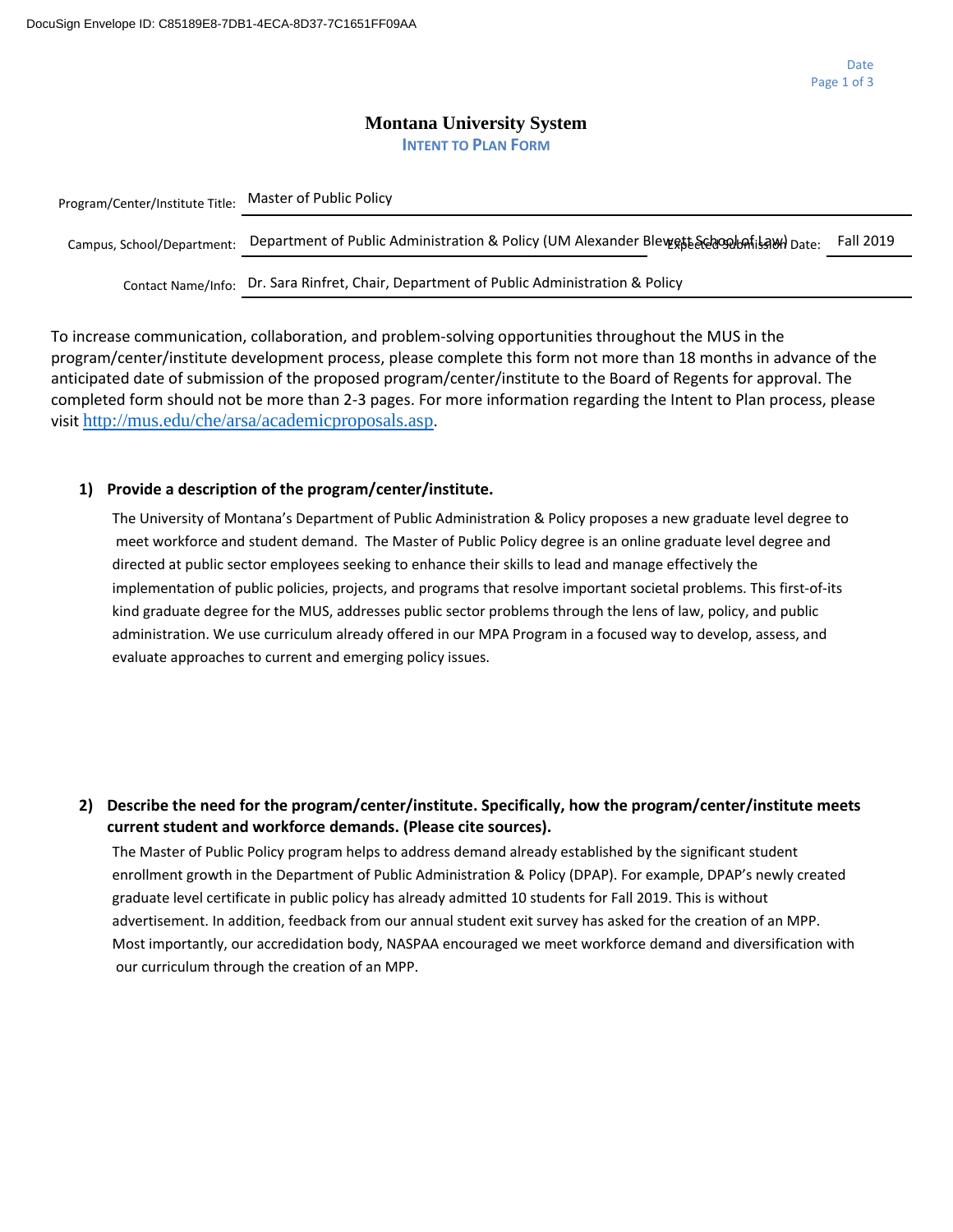## **Montana University System INTENT TO PLAN FORM**

**3) Describe how the program/center/institute fits with the institutional mission, strategic plan, and existing institutional program array.**

The Master of Public Policy degree serves UM's institutional mission (community of excellence in law, policy, and public service), the Department of Public Administration and Policy's strategic vision and existing mission to provide a cutting edge education for public and nonprofit sector professionals.

**4) Describe how the program/center/institute overlaps, complements, or duplicates existing efforts in the MUS. Describe efforts that will be made to collaborate with similar programs at other institutions. If no efforts will be made, please explain why.**

This will be the first-ever Master of Public Policy graduate degree offered in the MUS system. This complements the already strong Department of Public Administration & Policy's Master of Public Administration Program. In addition, it helps to meet workforce demand for pre-career and mid-career professionals interested in policy analysis, working for a think tank, or an emphasis on quantitative/qualitative research.